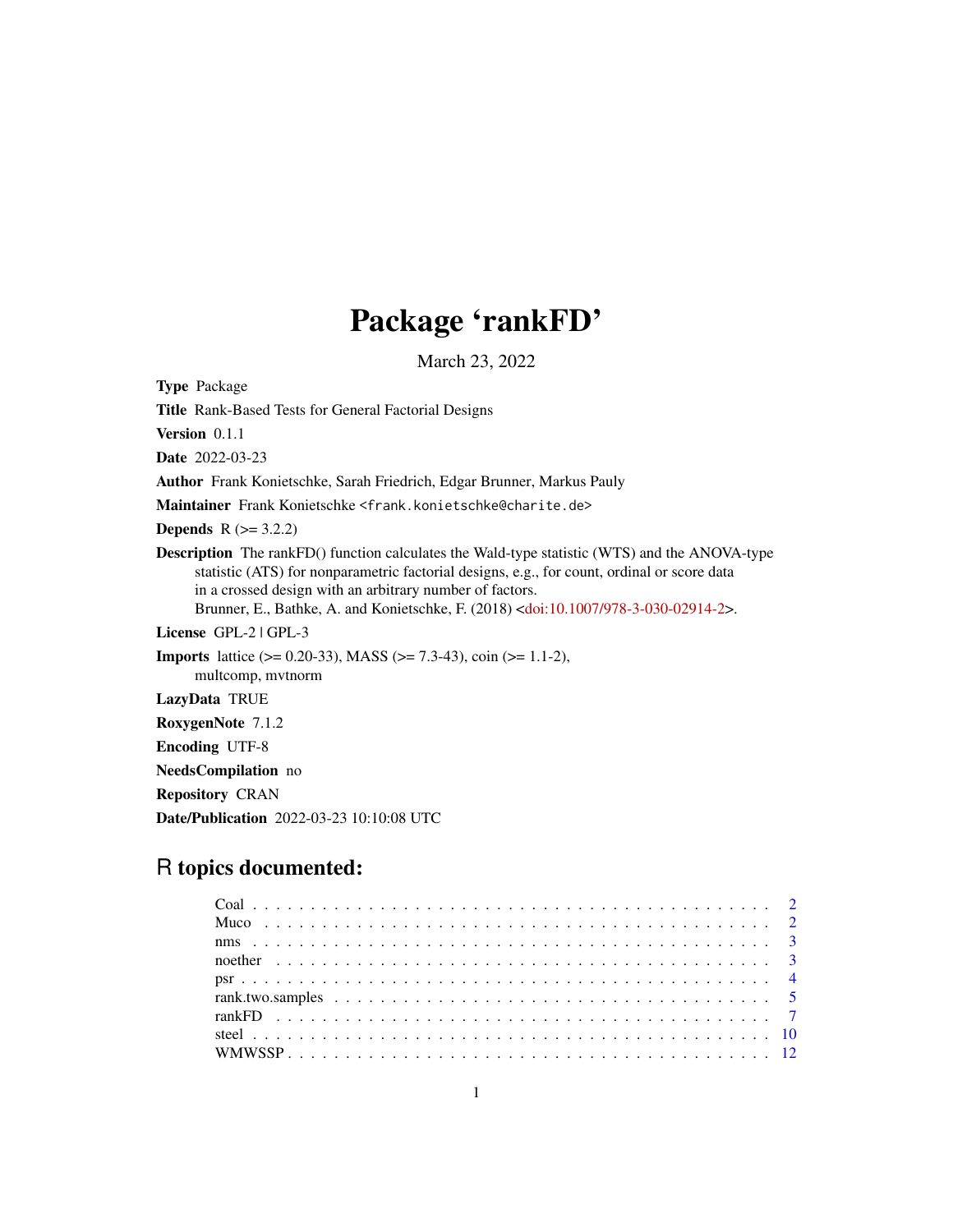#### <span id="page-1-0"></span>**Index** [13](#page-12-0)

Coal *Coal Acidity*

#### Description

Coal acidity values determined under each of three NaOH concentration levels for two different samples from each type of coal

#### Usage

data(Coal)

#### Format

A data frame with 18 rows and 3 variables:

Acidity resulting acidity values

NaOH the NaOH concentration

Type three different types of coal: "Morwell", "Yallourn" and "Maddingley"

#### Source

Hollander, M., Wolfe, D. A., Chicken, E. (2014) *Nonparametric Statistical Methods*. Wiley Series in Probability and Statistics.

Sternhell, S. (1958) Chemistry of brown coals VI: Further aspects of the chemistry of hydroxyl groups in Victorian brown coals. Australian Journal of Applied Science 9, 375–379.

Muco *Half-Time of Mucociliary Clearance*

#### Description

Mucociliary efficiency was assessed from the rate of removal of dust in three different groups of subjects

#### Usage

data(Muco)

#### Format

A data frame with 14 rows and 2 variables:

HalfTime Half-Time of Mucociliary clearance, assessed from the rate of removal of dust

Disease normal subjects, subjects with obstructive airways disease (OAD) and subjects with asbestosis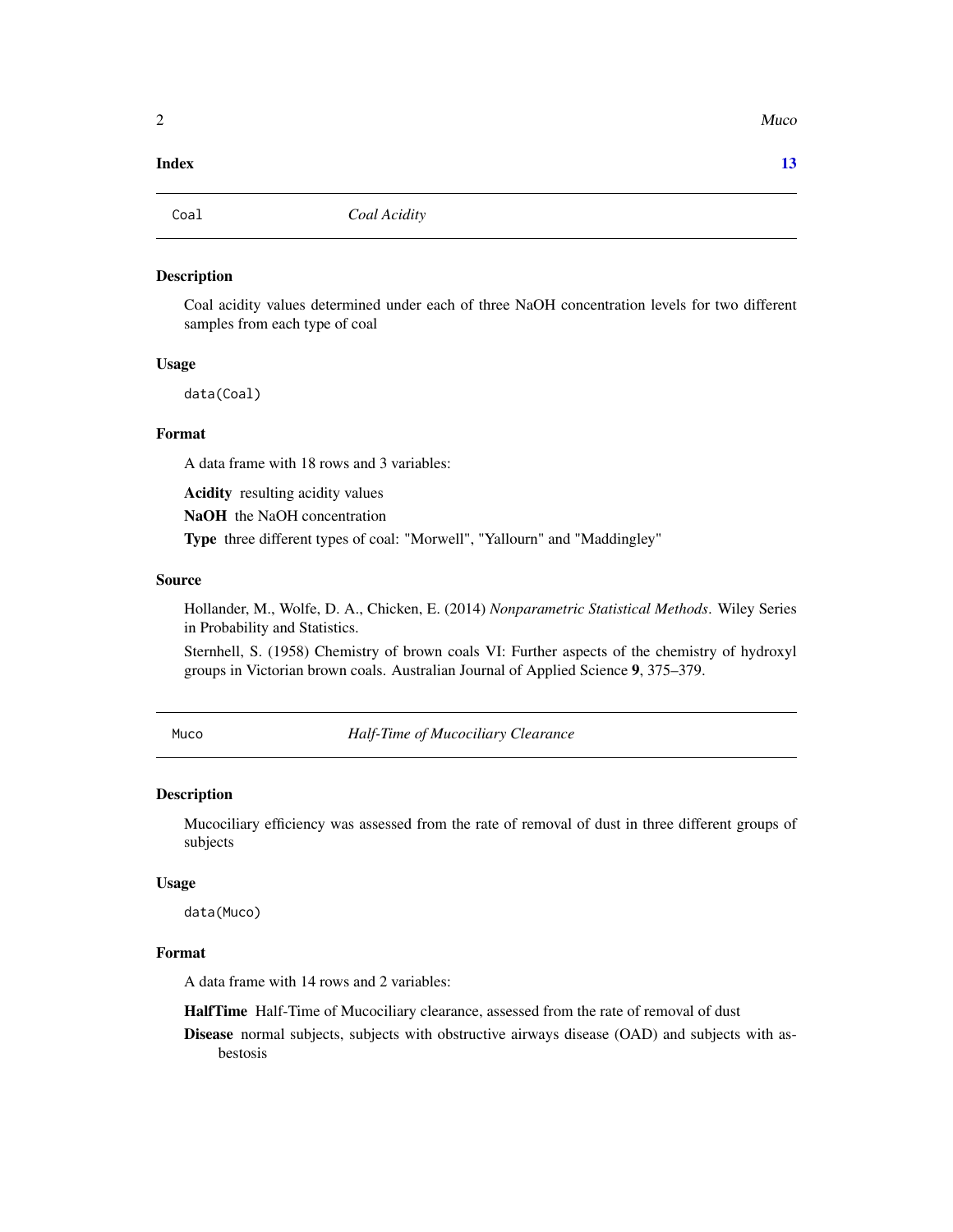#### <span id="page-2-0"></span>nms 3

#### Source

Hollander, M., Wolfe, D. A., Chicken, E. (2014) Nonparametric Statistical Methods. Wiley Series in Probability and Statistics.

Thomson, M. L. and Short, M. D.(1969) Mucociliary function in health, chronic obstructive airway disease, and asbestosis. Journal of Applied Physiology 26, 535–539.

#### nms *Irritation of Nasal Mucosa*

#### Description

Damage of two gaseous substances on nasal mucosa membrane of mice

#### Usage

data(nms)

#### Format

A data frame with 150 rows and 3 variables:

subst The substance given, either 1 or 2

conc the concentration in which the substance was given, 1, 2 or 5 ppm

score degree of irritation assessed using an ordinal score ranging from 0 to 4 with  $0 =$  "no irritation", 1 = "mild irritation", 2 = "strong irritation", 3 = "severe irritation" and 4 = "irreversible damage"

#### Source

Brunner, E., Bathke, A.C., Konietschke, F. Rank and Pseudo-Rank Procedures for Independent Observations in Factorial Designs. Springer International Publishing, 2018.

| noether | Sample size calculation for the Wilcoxon-Mann-Whitney test using the     |
|---------|--------------------------------------------------------------------------|
|         |                                                                          |
|         | Noether formula. The function estimates the sample size needed to de-    |
|         | tect the effect with pre-defined power at significance level alpha using |
|         | <i>Noether's formula'.</i>                                               |
|         |                                                                          |

#### Description

Sample size calculation for the Wilcoxon-Mann-Whitney test using the Noether formula. The function estimates the sample size needed to detect the effect with pre-defined power at significance level alpha using Noether's formula'.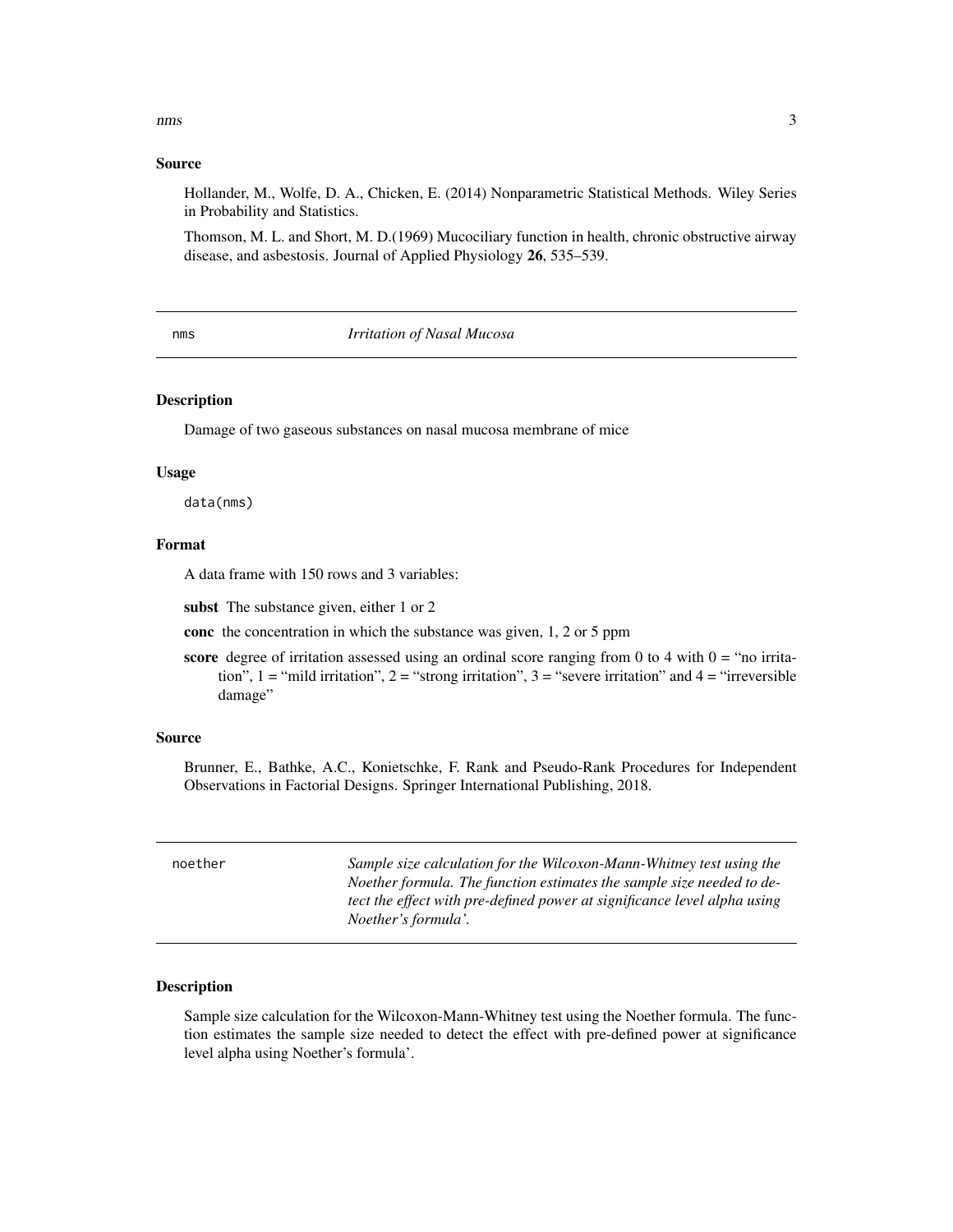#### <span id="page-3-0"></span>Usage

noether(alpha, power, t, p,  $x1 = c(0)$ , ties = FALSE)

#### Arguments

| alpha | two sided type I error rate                                              |
|-------|--------------------------------------------------------------------------|
| power | power: detect a relative effect p at least with probability power        |
|       | proportion of subjects in the first group (between $0$ and $1$ )         |
| p     | relative effect                                                          |
| x1    | advance information is only needed in case of ties                       |
| ties  | TRUE if ties are possible (non continuous distribution), otherwise FALSE |

#### Value

Returns a data frame with the sample sizes for each group

#### References

Noether, G. E. (1987). Sample Size Determination for Some Common Nonparametric Tests. Journal of the American Statistical Association 85, 645.647.

#### Examples

noether(0.05,0.8,1/2, 0.75)

psr *A function for computing pseudo-ranks of data*

#### Description

The psr() function calculates pseuo-ranks of data in general factorial designs. It returns the input data set complemented by an additional variable containing the pseudo-ranks. We note that more efficient algorithms for the computation of pseudo-ranks are implemented within the package pseudorank.

#### Usage

```
psr(formula, data, psranks = "pseudorank")
```
#### Arguments

| formula | A model formula object. The left hand side contains the response variable and      |
|---------|------------------------------------------------------------------------------------|
|         | the right hand side contains the factor variables of interest. Please use one-way  |
|         | layouts for the computation of the pseudo-ranks only. In case of higher-way        |
|         | layouts, please use a 'help factor' that#' shrinks the layout to a one-way design. |
| data    | A data frame, list or environment containing the variables in                      |
|         | formula. The default option is NULL.                                               |
| psranks | A header specifying the name of the pseudo ranks in the output data set.           |
|         |                                                                                    |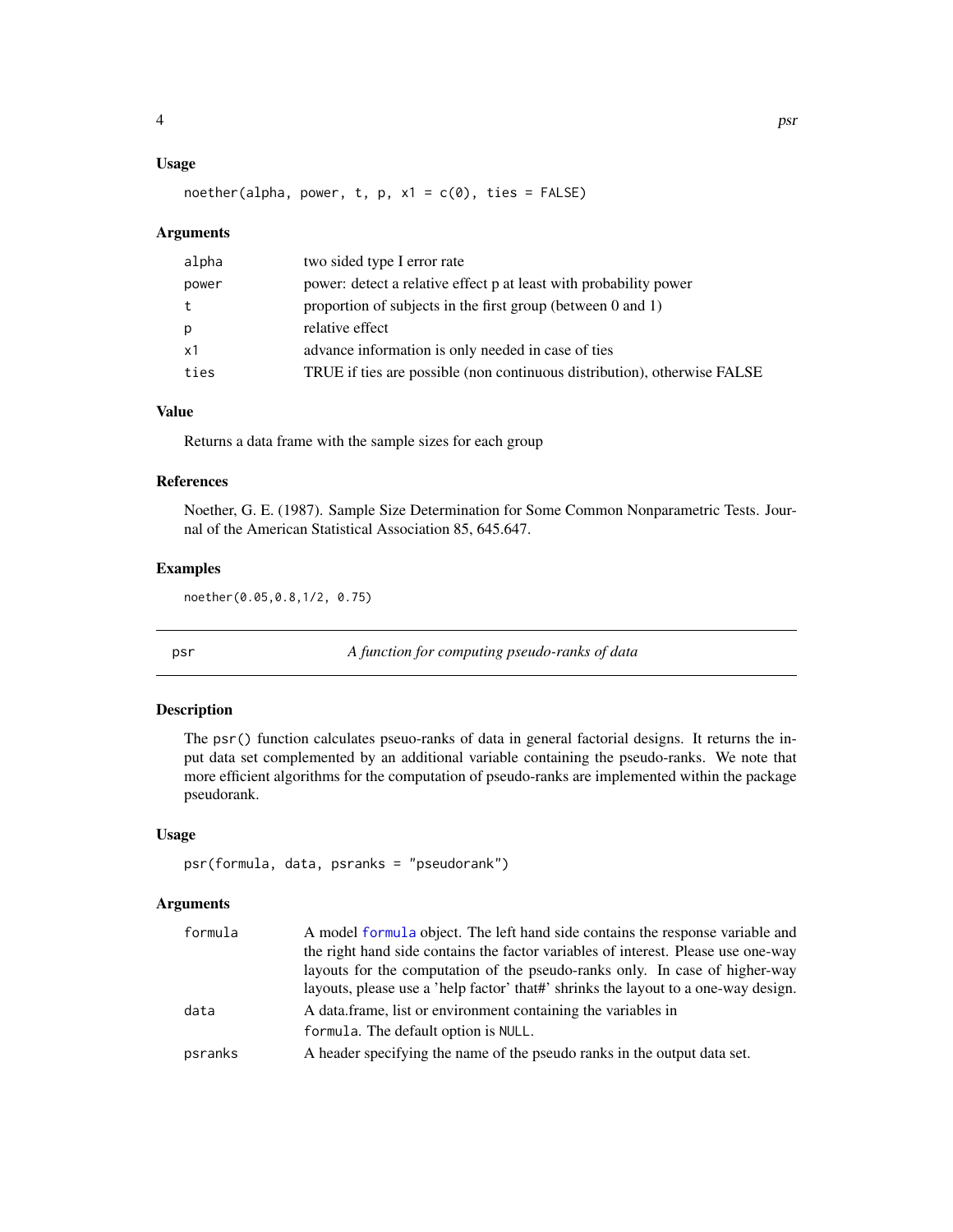#### <span id="page-4-0"></span>Details

The pseudo-ranks are exported within a new column attached to the given data set.

#### References

Konietschke, F., Hothorn, L. A., & Brunner, E. (2012). Rank-based multiple test procedures and simultaneous confidence intervals. Electronic Journal of Statistics, 6, 738-759.

Brunner, E., Bathke, A. C., Konietschke, F. (2018). Rank and pseudo-rank procedures for independent observations in factorial designs. Springer International Publishing.

Happ, M., Zimmermann, G., Brunner, E., Bathke, A. C. (2020). Pseudo-ranks: How to calculate them efficiently in R. Journal of Statistical Software, 95(1), 1-22.

#### See Also

[rankFD](#page-6-1)

#### Examples

```
data(Muco)
Muco2 <- psr(HalfTime~Disease,data=Muco, psranks="Mypseudos")
```
rank.two.samples *A function for analyzing two-sample problems*

#### Description

The rank.two.samples() function calculates purely nonparametric rank-based methods for the analysis of two independent samples. Specifically, it implements the Brunner-Munzel test and its generalizations for the Nonparametric Behrens-Fisher Problem, that is, testing whether the relative effect p= $P(X < Y)$ +1/2\* $P(X = Y)$  of the two independent samples X and Y is equal to 1/2. Range preserving confidence intervals (and corresponding test statistics) are available using Logit or Probit transformations. The function also implements studentized permutation tests and permutation based confidence intervals for p using any of the method above (see the details below). Furthermore, the Wilcoxon-Mann-Whitney test (exact and asymptotic) can be used to test the equality of the two distribution functions of the two samples. The user can specify whether confidence intervals for shift effects shall be computed. The rank.two.samples() function implements one-sided and two-sided tests and confidence intervals. You can plot the confidence intervals (for the relative effects) with the plot() function.

#### Usage

```
rank.two.samples(
  formula,
  data,
  conf<math>. level = 0.95,
  alternative = c("two.sided", "less", "greater"),
```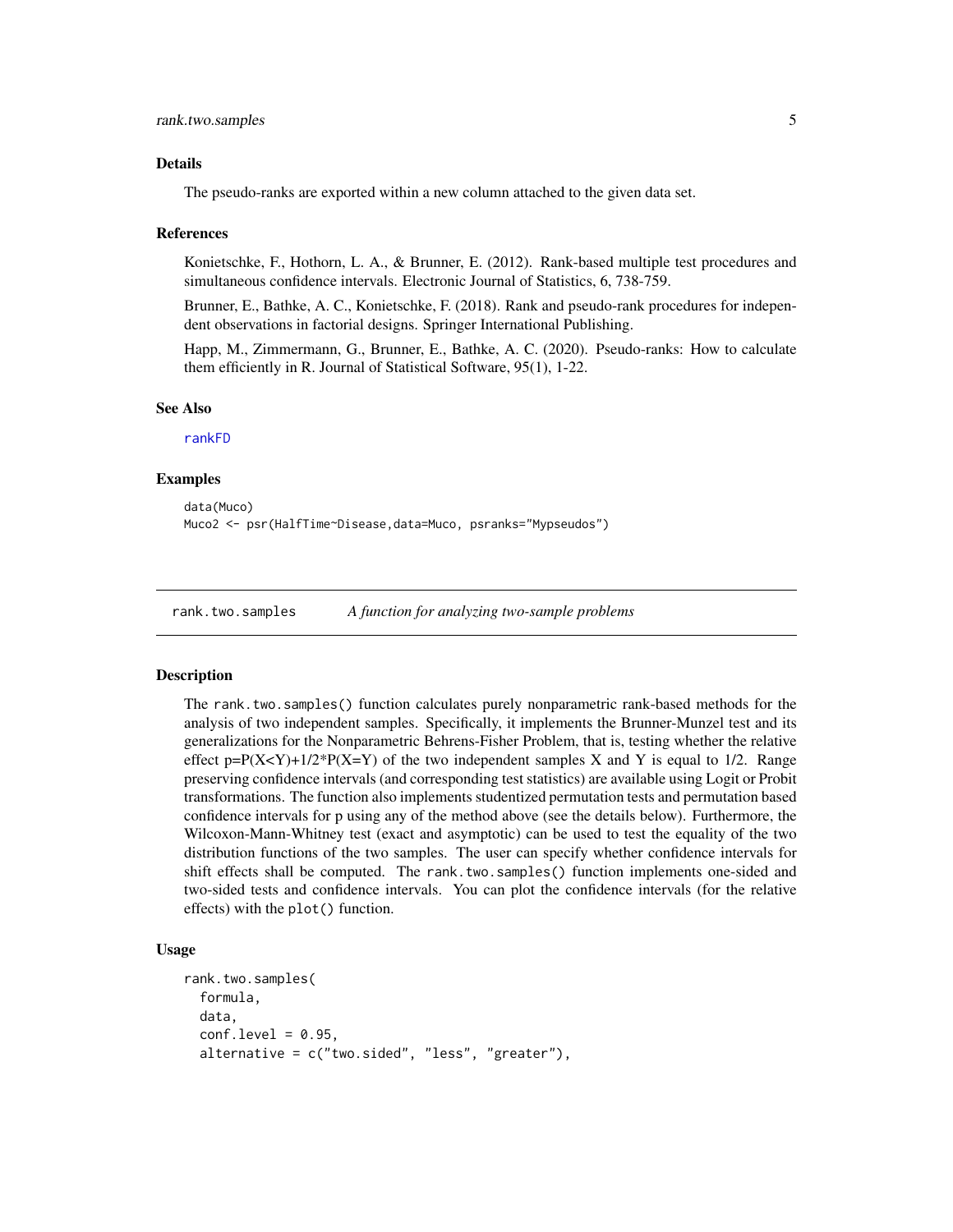```
rounds = 4,
 method = c("t.app", "logit", "probit", "normal"),
 permu = TRUE,info = TRUE,
  wilcoxon = c("asymptotic", "exact"),
  shift.int = TRUE,
  nperm = 10000
\lambda
```
#### Arguments

| formula     | A model formula object. The left hand side contains the response variable and<br>the right hand side contains the factor variables of interest.   |
|-------------|---------------------------------------------------------------------------------------------------------------------------------------------------|
| data        | A data frame, list or environment containing the variables in formula. The<br>default option is NULL.                                             |
| conf.level  | A number specifying the confidence level; the default is 0.95.                                                                                    |
| alternative | A character string specifying the alternative hypothesis. One of "two sided",<br>"less", "greater". You can specify just the initial letter.      |
| rounds      | Value specifying the number of digits the results are rounded to. Default is 4<br>decimals.                                                       |
| method      | specifying the method used for calculation of the confidence intervals. One of<br>"t.app", "logit", "probit" or "normal".                         |
| permu       | A logical variable indicating whether you want to compute a studentized permu-<br>tation test.                                                    |
| info        | A logical variable. Here, info = FALSE suppresses the output of additional<br>information concerning e.g. the interpretation of the test results. |
| wilcoxon    | asymptotic or exact calculation of Wilcoxon test.                                                                                                 |
| shift.int   | Logical, indicating whether or not shift effects should be considered.                                                                            |
| nperm       | Number of permutations used, default is 10000.                                                                                                    |

#### Details

The rank.two.samples() function calculates both transformed (logit or probit) and untransformed statistics (normal or t.app) for testing the null hypothesis  $p=1/2$ . If a studentized permutation test is performed, then the permutation distribution of the respective statistics are computed, see Pauly et al.(2016) for details. In any case, the function reports the point estimator and its estimated standard error, value of the test statistic, confidence interval and p-value. In case of separated samples, point estimator and standard error would be 0 and thus, test statistics would not be defined. In such a case, point estimator and its standard error are replaced by the numbers one would obtain if samples overlapped in a single point. A plot of the confidence interval can be obtained with the plot function.

#### Author(s)

Frank Konietschke Brunner, E., Bathke, A. C., Konietschke, F. (2018). Rank and Pseudo-Rank Procedures for Independent Observations in Factorial Designs. Springer International Publishing.

<span id="page-5-0"></span>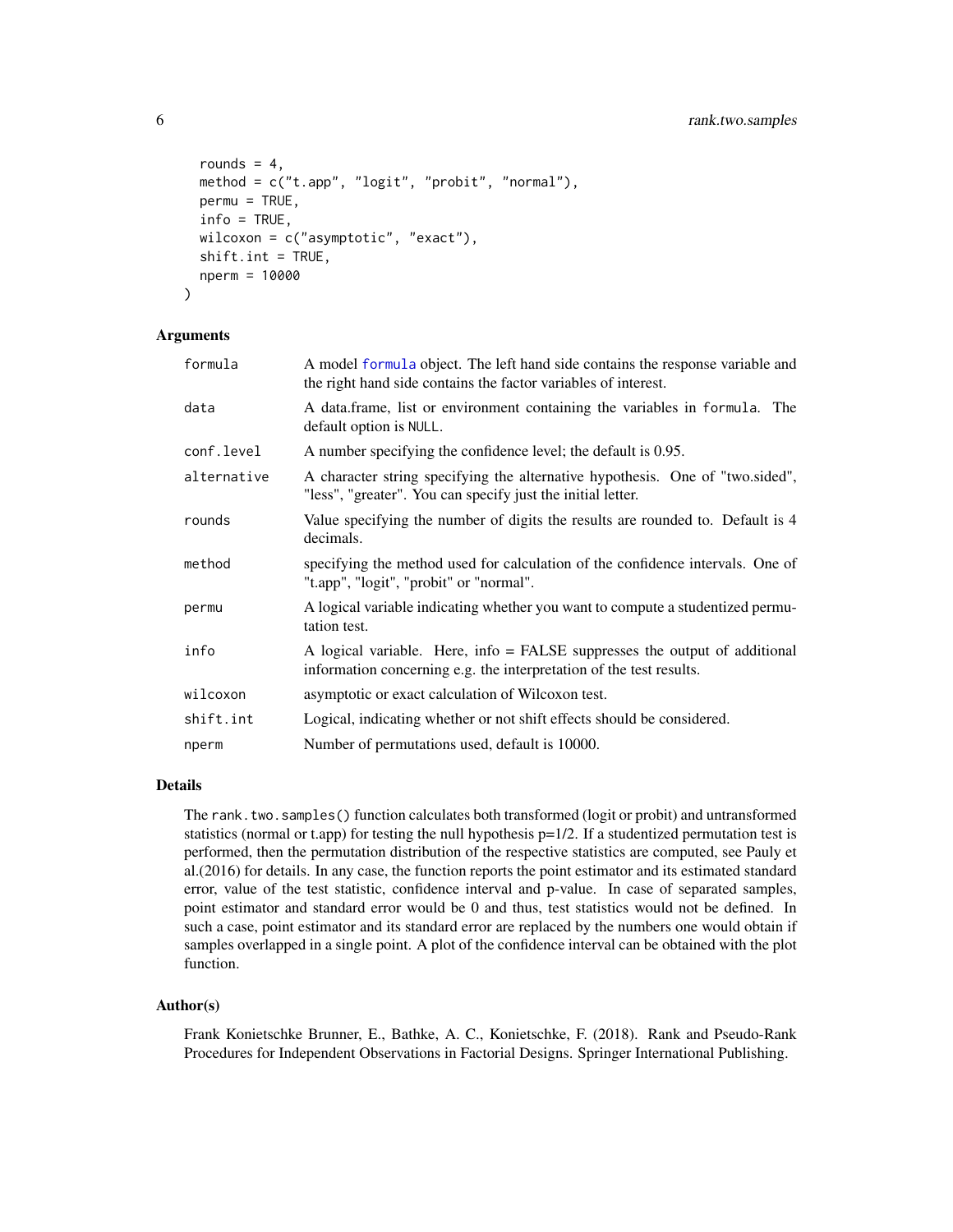#### <span id="page-6-0"></span>rankFD 7 and 7 and 7 and 7 and 7 and 7 and 7 and 7 and 7 and 7 and 7 and 7 and 7 and 7 and 7 and 7 and 7 and 7

#### References

Brunner, E. and Munzel, U. (2000). The nonparametric Behrens-Fisher problem: Asymptotic theory and a small-sample approximation. Biometrical Journal 1, 17 - 21.

Kaufmann, J., Werner, C., and Brunner, E. (2005). Nonparametric methods for analysing the accuracy of diagnostic tests with multiple readers. Statistical Methods in Medical Research 14, 129 - 146

Pauly, M., Asendorf, T., Konietschke, F. (2016). Permutation-based inference for the AUC: a unified approach for continuous and discontinuous data.##' Biometrical Journal, 58(6), 1319 – 1337.

#### See Also

[rankFD](#page-6-1)

#### Examples

```
data(Muco)
Muco2 <- subset(Muco, Disease != "OAD")
Muco2$Disease <- droplevels(Muco2$Disease)
```

```
twosample <- rank.two.samples(HalfTime ~ Disease, data = Muco2,
wilcoxon = "exact", permu = TRUE, shift.int = TRUE, nperm = 1000)
twosample <- rank.two.samples(HalfTime ~ Disease, data = Muco2,
  alternative = "greater", method = "probit", wilcoxon = "exact", permu = TRUE,
  shift.int = FALSE, <math>nperm = 1000</math>)plot(twosample)
```
<span id="page-6-1"></span>rankFD *Rank-based tests for general factorial designs*

#### **Description**

The function implements purely nonparametric rank-based methods for the analysis of general factorial designs. You can chose to use either classical ranks (mid-ranks) (effect="weighted") or pseudo-ranks (effect="unweighted") for making inference. Pseudo-ranks are used by default. The package implements point estimators of relative effects (weighted and unweighted) as well as test procedures (Wald-Type and ANOVA-Type statistics) for testing global null hypotheses formulated in either (i) distribution functions hypothesis="H0F" or (ii) relative effects hypothesis="H0p". In case of one-way factorial designs, the function additionally computes the Kruskal-Wallis test either with ranks or pseudo-ranks. In addition, multiple contrast tests (and simultaneous confidence intervals) for the main or interaction effects are implemented within the contrast statement. You can either choose from pre-defined contrasts (options see below) or you can provide your own user-defined contrast matrix. Both the Fisher-transformation (sci.method="fisher") as well as a multivariate t-approximation (sci.method="multi.t") are implemented. The Fisher approximation is used by default. To visualize the results, you can plot the simultaneous confidence intervals using the plot.sci function. Furthermore, confidence interval plots for the main or interaction relative effects (not simultaneous) are available within the plot function.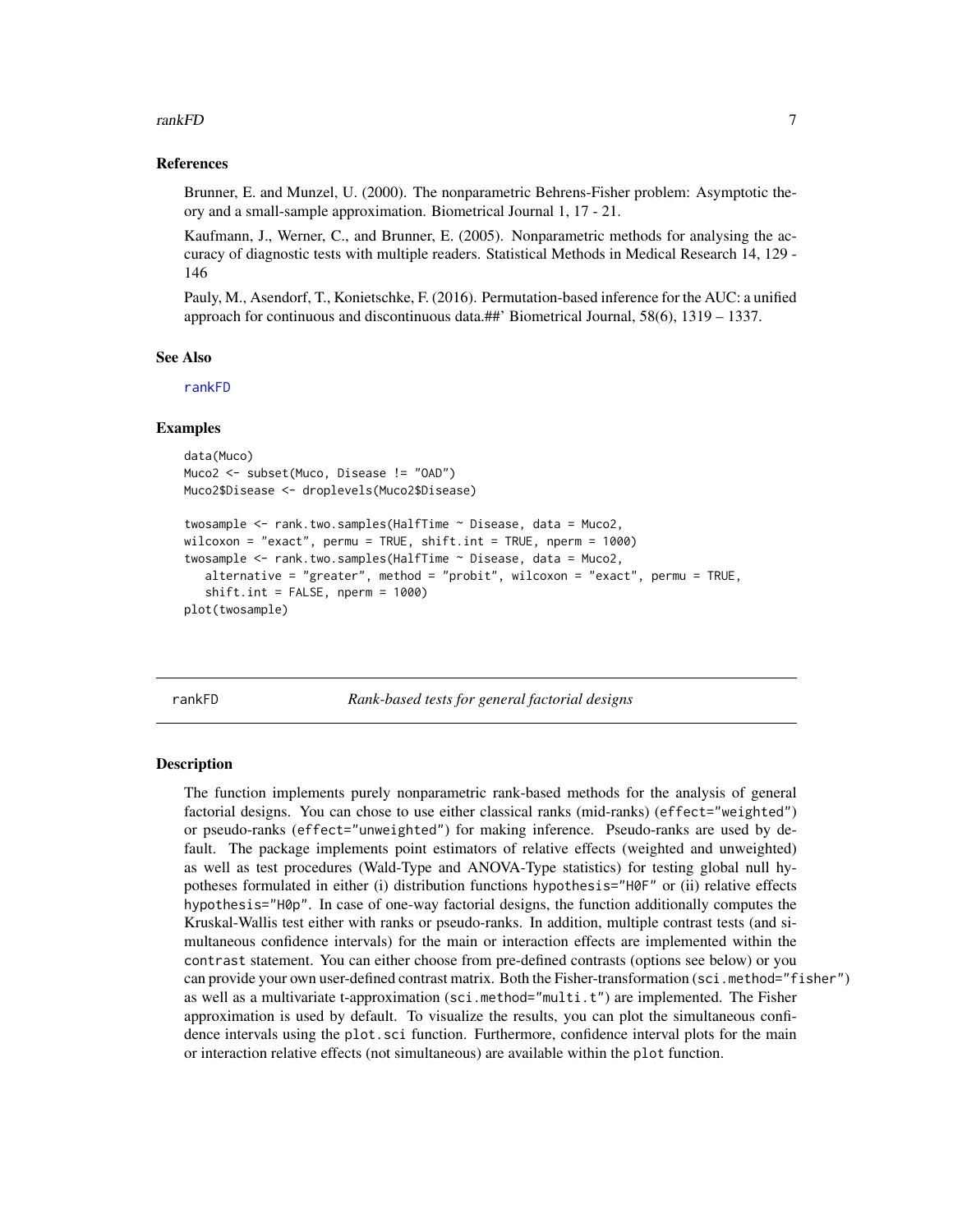#### Usage

```
rankFD(
 formula,
 data,
 alpha = 0.05,
 CI.method = c("logit", "normal"),
 effect = c("unweighted", "weighted"),
 hypothesis = c("H0F", "H0p"),
 Factor.Information = FALSE,
 contrast = NULL,
 sci.method = c("fisher", "multi.t"),
 info = TRUE,
 covariance = FALSE,
 rounds = 4)
```
#### Arguments

| formula             | A model formula object. The left hand side contains the response variable and<br>the right hand side contains the factor variables of interest. An interaction term<br>must be specified.                                                                                                                                                                                                                              |
|---------------------|------------------------------------------------------------------------------------------------------------------------------------------------------------------------------------------------------------------------------------------------------------------------------------------------------------------------------------------------------------------------------------------------------------------------|
| data                | A data.frame, list or environment containing the variables in formula. The<br>default option is NULL.                                                                                                                                                                                                                                                                                                                  |
| alpha               | A number specifying the significance level; the default is 0.05.                                                                                                                                                                                                                                                                                                                                                       |
| CI.method           | Either "logit" or "normal", specifying the method used for calculation of the<br>confidence intervals.                                                                                                                                                                                                                                                                                                                 |
| effect              | In case of weighted, then weighted (by sample sizes) relative effects are es-<br>timated using classical ranks (mid-ranks) of the data. Otherwise, in case of<br>effect="unweighted", unweighted relative effects are estimated with pseudo-<br>ranks. The default option is "unweighted" resulting in pseudo-rank statistics.                                                                                         |
| hypothesis          | The null hypothesis to be tested, either "H0F" or "H0p". The option "H0F" com-<br>putes tests for testing hypotheses formulated in terms of distribution functions.<br>Otherwise, hypotheses in relative effects are tested. The latter allows for vari-<br>ance heteroscedasticity even under the null hypothesis of no treatment effect and<br>thus covers the Nonparametric Behrens-Fisher problem.                 |
| Factor. Information |                                                                                                                                                                                                                                                                                                                                                                                                                        |
|                     | Logical. If TRUE, descriptive statistics with point estimators, standard error as<br>well as confidence intervals for each main and interaction effect in the model<br>are printed. The results can furthermore be plotted with the plot function.                                                                                                                                                                     |
| contrast            | a list containing the name of the main or interaction effect (written as group1:group2),<br>a pre-defined contrast ("Dunnett", "Tukey", "Sequen", "AVE", "Changepoint",<br>"Williams", "Marcus", "McDermott", "UmbrellaWilliams", "GrandMean") or a<br>user-defined contrast matrix. If the contrast coefficients do not sum up to 0, or<br>if their sum of absolutes differs from 2, the coefficients are normalized. |
| sci.method          | Either "fisher" or "multi.t" as approximation method for the multiple contrast<br>tests and simultaneous confidence intervals. The default option is "fisher".                                                                                                                                                                                                                                                         |

<span id="page-7-0"></span>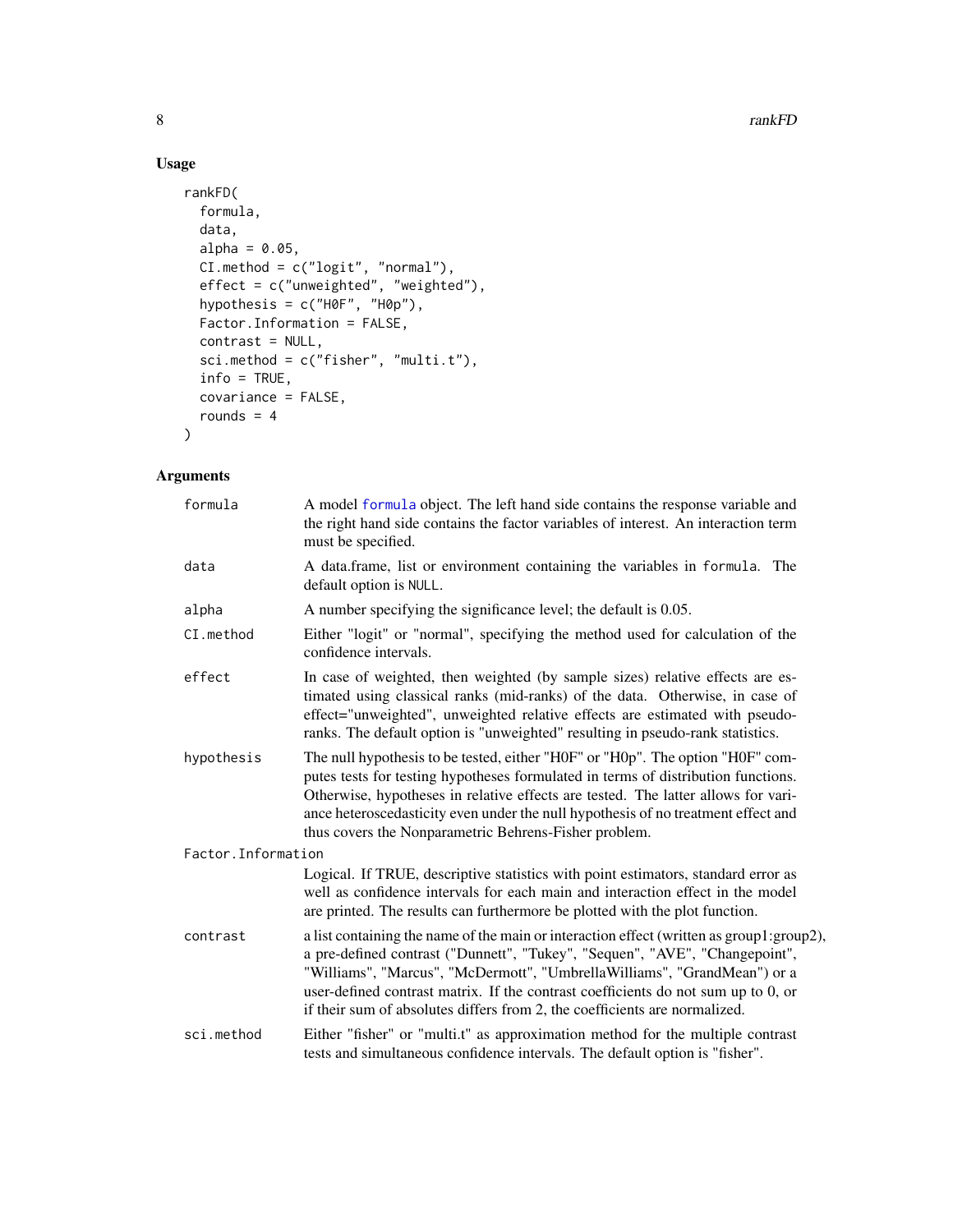#### rankFD 9

| covariance | Logical. If TRUE, the estimated covariance matrix of the vector of relative<br>effects is computed. |
|------------|-----------------------------------------------------------------------------------------------------|
| rounds     | Number of decimals of the output values. The default option is rounds=4 (4)                         |

#### Details

The rankFD() function calculates the Wald-type statistic (WTS), ANOVA-type statistic (ATS) as well as multiple contrast tests for general factorial designs for testing the null hypotheses  $H_0^F$ :  $CF = 0$  or  $\hat{H}_0^p$ :  $Cp = 0$ . Almost every method explained in the comprehensive textbook from Brunner et al. (2019) is implemented in rankFD. The test procedures for testing null hypotheses in distribution functions have initially been proposed by Akritas et al. (1997), whereas methods for testing null hypotheses formulated in relative effects have been proposed by Brunner et al. (2017). We note that the multiple contrast test procedure using Fisher approximation computes critical and p-values from a multivariate t-distribution with respective degrees of freedom. Simulation studies by Konietschke et al. (2012) demonstrated an accurate control of the type-1 error rate and the procedure is therefore recommended.

#### Value

A rankFD object containing the following components:

the console.

decimals).

| Call                | Given response and factor names (formula)                                                                                                                                                                                                                                                                                                                                             |  |
|---------------------|---------------------------------------------------------------------------------------------------------------------------------------------------------------------------------------------------------------------------------------------------------------------------------------------------------------------------------------------------------------------------------------|--|
| Descriptive         | Descriptive statistics of the data for all factor level combinations. Displayed are<br>the number of individuals per factor level combination (size), the relative effect<br>(Rel. Effect), Standard Error and 100*(1-alpha)% confidence intervals.                                                                                                                                   |  |
| <b>WTS</b>          | The value of the WTS along with degrees of freedom of the central chi-square<br>distribution and p-value.                                                                                                                                                                                                                                                                             |  |
| <b>ATS</b>          | The value of the ATS, degrees of freedom of the central F distribution and the<br>corresponding p-value.                                                                                                                                                                                                                                                                              |  |
| Kruskal-Wallis-Test |                                                                                                                                                                                                                                                                                                                                                                                       |  |
|                     | The value of the Kruskal-Wallis test along with degrees of freedom and p-value.<br>If effect="unweighted", the Kruskal-Wallis test using pseudo-ranks is computed.<br>Otherwise, if effect="unweighted", the "established" Kruskal-Wallis test based<br>on ranks is returned.                                                                                                         |  |
| <b>MCTP</b>         | Contrast matrix, local Results in terms of point estimates, standard error, value<br>of the test statistic, (1-alpha)100 intervals as well as adjusted p-values. As a<br>summary, the function also returns the global test decision by printing the maxi-<br>mum test statistic (in absolute value) as well as the (1-alpha) critical value from<br>the multivariate T-distribution. |  |
| Covariance.Matrix   |                                                                                                                                                                                                                                                                                                                                                                                       |  |
|                     | The estimated covariance matrix of the vector of the estimated relative effects.<br>Note that the vector is multiplied by root N.                                                                                                                                                                                                                                                     |  |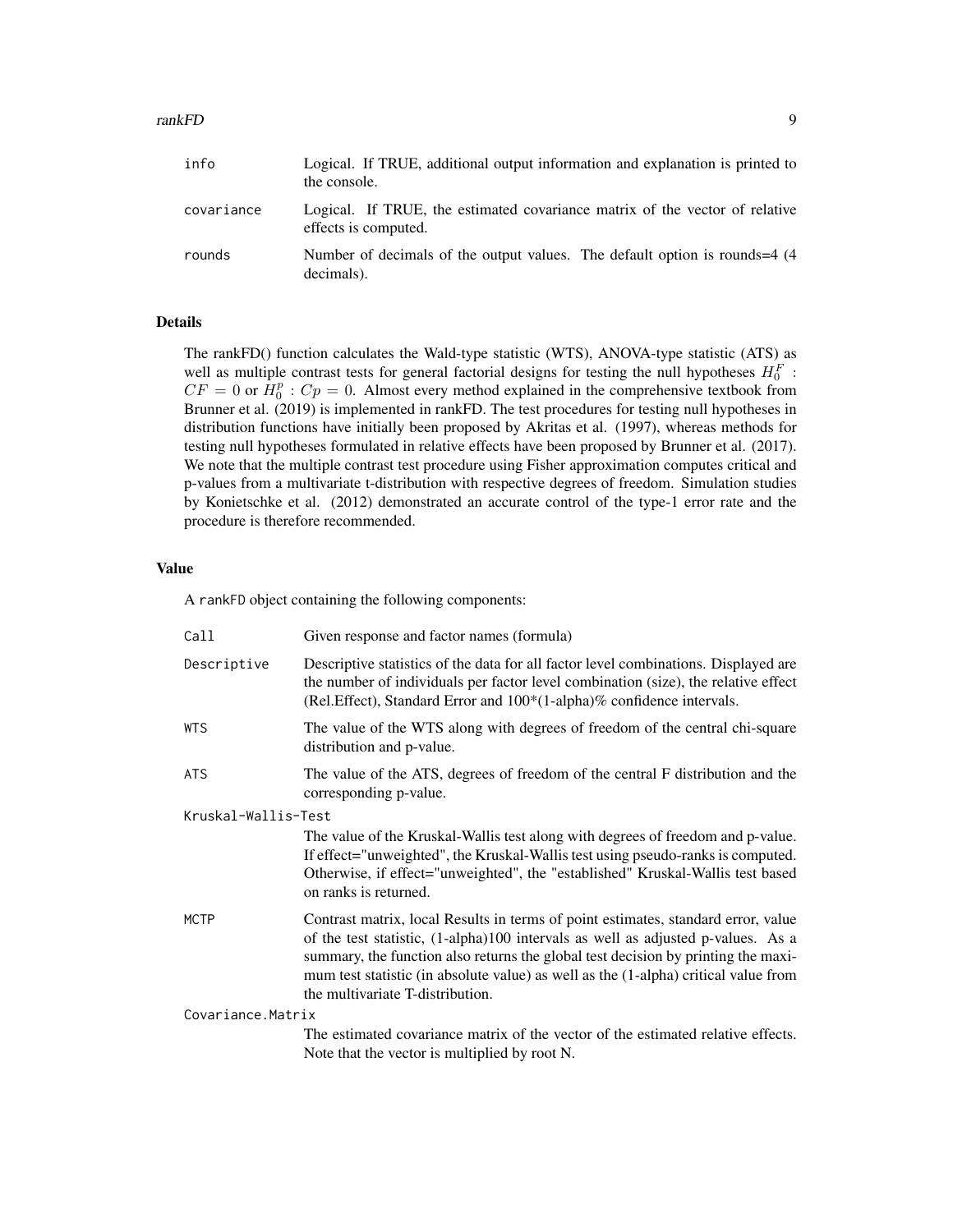Descriptive tables containing the point estimators, standard errors as well as (1 alpha)100 and interaction effects in the model. The confidence intervals are not simultaneous and for data descriptive purpose only.

#### <span id="page-9-0"></span>References

Brunner, E., Bathke, A.C., Konietschke, F. Rank and Pseudo-Rank Procedures for Independent Observations in Factorial Designs. Springer International Publishing, 2018.

Brunner, E., Konietschke, F., Pauly, M., Puri, M. L. (2017). Rank-based procedures in factorial designs: Hypotheses about non-parametric treatment effects. Journal of the Royal Statistical Society: Series B (Statistical Methodology), 79(5), 1463-1485.

Akritas, M. G., Arnold, S. F., and Brunner, E. (1997). Nonparametric hypotheses and rank statistics for unbalanced factorial designs. Journal of the American Statistical Association 92, 258-265.

Brunner, E., Dette, H., and Munk, A. (1997). Box-Type Approximations in Nonparametric Factorial Designs. Journal of the American Statistical Association 92, 1494-1502.

Konietschke, F., Hothorn, L. A., Brunner, E. (2012). Rank-based multiple test procedures and simultaneous confidence intervals. Electronic Journal of Statistics, 6, 738-759.

#### Examples

```
data(Coal)
model <- rankFD(Acidity ~ NaOH * Type, data = Coal, CI.method = "normal",
effect = "unweighted", hypothesis = "H0F")
data(Muco)
model.oneway <- rankFD(HalfTime ~ Disease, data = Muco, CI.method = "logit",
effect = "weighted", hypothesis = "H0p")
plot(model.oneway)
```
steel *Steel-type multiple contrast tests*

#### **Description**

The function implements purely nonparametric Steel-type multiple contrast tests for either making many-to-one (Dunnett-type) or all pairwise (Tukey-type) comparisons. Null hypotheses are formulated in terms of the distribution functions.

#### Usage

```
steel(
  formula,
  data,
  control = NULL,
```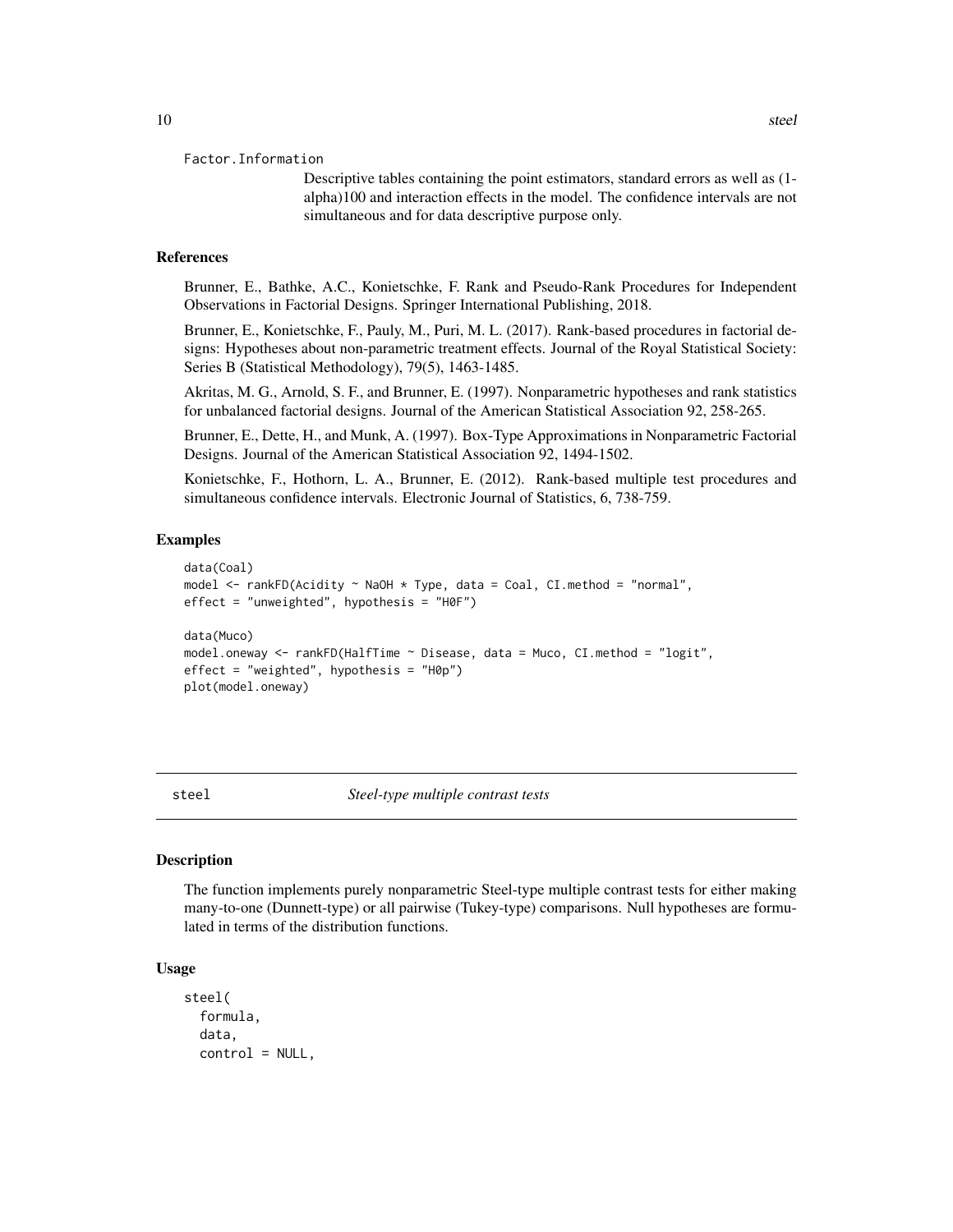<span id="page-10-0"></span>steel 11 and 12 and 20 and 20 and 20 and 20 and 20 and 20 and 20 and 20 and 20 and 20 and 20 and 20 and 20 and 20 and 20 and 20 and 20 and 20 and 20 and 20 and 20 and 20 and 20 and 20 and 20 and 20 and 20 and 20 and 20 and

```
alternative = c("two-sided", "less", "greater"),info = TRUE,correlation = TRUE
```
#### Arguments

)

| formula     | A model formula object. The left hand side contains the response variable and<br>the right hand side contains the factor variable of interest. |
|-------------|------------------------------------------------------------------------------------------------------------------------------------------------|
| data        | A data frame, list or environment containing the variables in formula. The<br>default option is NULL.                                          |
| control     | Specification of the control group for making many-to-one-comparisons. If<br>NULL, all-pairwise comparisons are performed.                     |
| alternative | Specification of the direction of the alternative. Default is two-sided.                                                                       |
| info        | Logical. If TRUE, additional output information and explanation is printed to<br>the console.                                                  |
| correlation | Logical. If TRUE, the correlation matrix is printed.                                                                                           |
|             |                                                                                                                                                |

#### Details

The steel() function calculates the Steel-type tests as explained by Munzel, U., Hothorn, L. A. (2001). A unified approach to simultaneous rank test procedures in the unbalanced one-way layout. Biometrical Journal: Journal of Mathematical Methods in Biosciences, 43(5), 553-569.

#### Value

A list containing the following components:

| Data.Info   | Groups and sample sizes of the data                                                                                            |
|-------------|--------------------------------------------------------------------------------------------------------------------------------|
| Analysis    | Data frame containing the test results (comparison, relative effect estimator,<br>standard error, test statistic and p-value.) |
| Correlation | Estimated correlation matrix                                                                                                   |

#### References

Brunner, E., Bathke, A.C., Konietschke, F. Rank and Pseudo-Rank Procedures for Independent Observations in Factorial Designs. Springer International Publishing, 2018.

Munzel, U., Hothorn, L. A. (2001). A unified approach to simultaneous rank test procedures in the unbalanced one-way layout. Biometrical Journal: Journal of Mathematical Methods in Biosciences, 43(5), 553-569.

Konietschke, F., Hothorn, L. A., Brunner, E. (2012). Rank-based multiple test procedures and simultaneous confidence intervals. Electronic Journal of Statistics, 6, 738-759.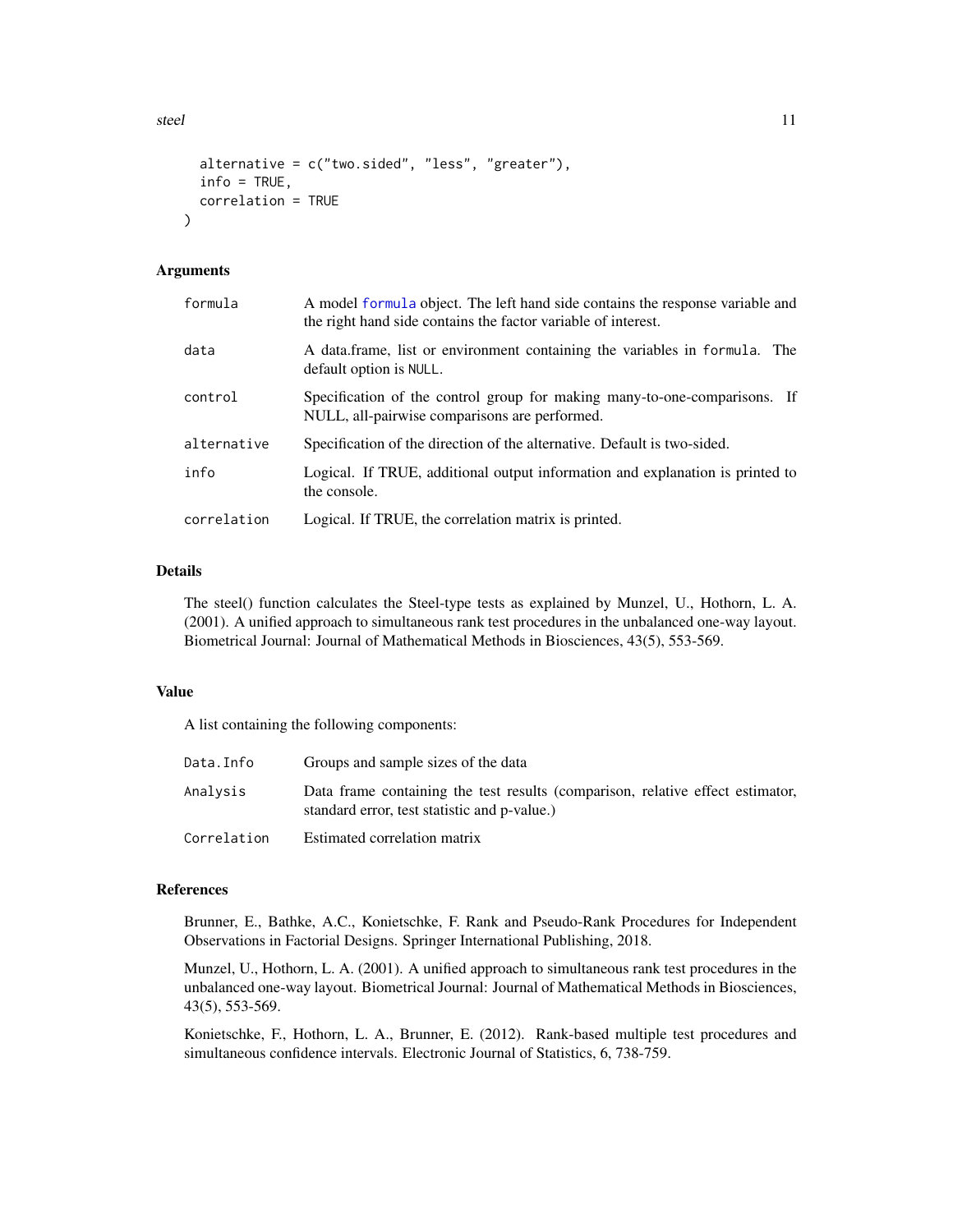#### <span id="page-11-0"></span>Examples

```
data(Muco)
model.oneway <- steel(HalfTime ~ Disease, data = Muco,info=TRUE,correlation=TRUE)
```

| WMWSSP | Sample size computation methods for the Wilcoxon-Mann-Whitney test |
|--------|--------------------------------------------------------------------|
|        | based on pilot data                                                |

#### Description

The function implements the sample size formula proposed by Happ et al. (see reference below). It estimates the sample size needed to detect the effect with pre-defined power at significance level alpha based on pilot data.

#### Usage

WMWSSP(x1, x2, alpha = 0.05, power = 0.8, t =  $1/2$ )

#### Arguments

| x1    | advance information for the first group   |
|-------|-------------------------------------------|
| x2    | advance information for the second group  |
| alpha | two sided type I error rate               |
| power | power with the sample sizes of each group |
| t     | proportion of subjects in the first group |

#### Value

Returns a data frame

#### References

Brunner, E., Bathke A. C. and Konietschke, F. Rank- and Pseudo-Rank Procedures in Factorial Designs - Using R and SAS. Springer Verlag. Happ, M., Bathke, A. C., & Brunner, E. (2019). Optimal sample size planning for the Wilcoxon-Mann-Whitney test. Statistics in medicine, 38(3), 363-375.

#### Examples

x1 = c(0, 0, 0, 0, 0, 0, 0, 0, 0, 0, 0, 0, 0, 0, 0, 0, 0, 0, 0, 1, 1, 1, 1, 1, 2) x2 = c(0, 0, 0, 0, 0, 0, 0, 0, 0, 0, 0, 0, 0, 0, 0, 0, 0, 0, 0, 1, 1, 1, 1, 1, 1, 1, 1, 1, 1, 1, 1, 1, 1, 1, 1, 1, 1, 1, 1, 1, 1, 1, 1, 2, 2, 2, 2, 2, 2, 3) WMWSSP(x1,x2,0.05,0.8,0.5)